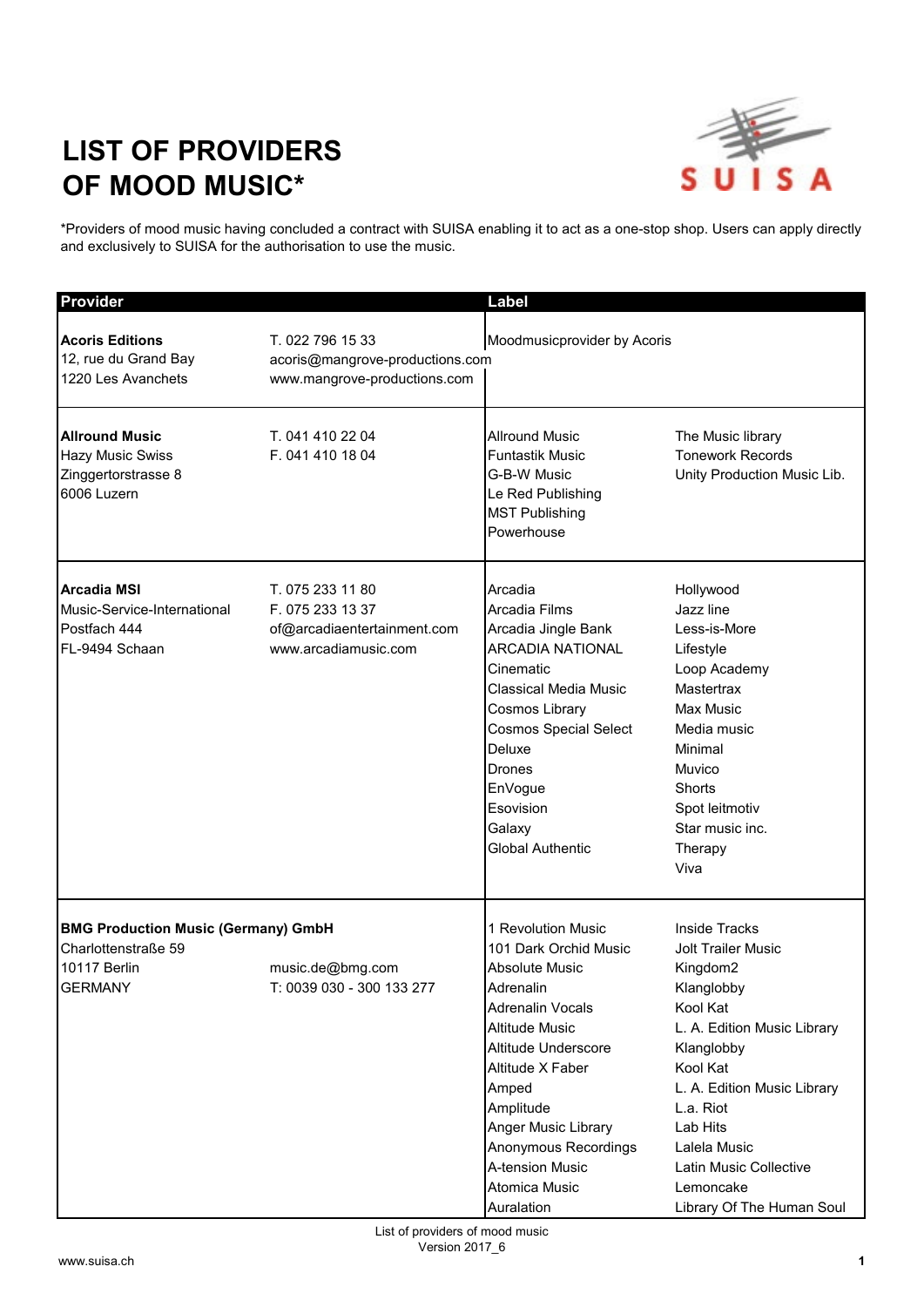| Provider                                   | <b>Label</b>                                  |                                 |
|--------------------------------------------|-----------------------------------------------|---------------------------------|
| <b>BMG Production Music (Germany) GmbH</b> | Axs Documentary                               | Liquid Cinema                   |
|                                            | Axs Music                                     | Lovely Music                    |
|                                            | Axs World                                     | Made Up Music                   |
|                                            | <b>Aztec Records</b>                          | Mightygen                       |
|                                            | <b>Bam Artist</b>                             | Minim                           |
|                                            | <b>Bam Box</b>                                | Minimalism                      |
|                                            | <b>Bam Library</b>                            | Mixtape Mashup                  |
|                                            | <b>BBF Production Music</b>                   | <b>Mode Production Music</b>    |
|                                            | <b>Beatclock Productions</b>                  | Moss Landing                    |
|                                            | <b>Beatfix</b>                                | <b>MSCMKR</b>                   |
|                                            | <b>Beats Planet</b>                           | Music Beyond                    |
|                                            | <b>Bed Heads Music</b>                        | Music Blvd Group                |
|                                            | <b>Beds And Beats</b>                         | Music Outside The Box           |
|                                            | Beds And Beats Cinematic Tr Musica Britannica |                                 |
|                                            | Big Idea Music                                | Musictrack                      |
|                                            | <b>Big Score Music</b>                        | <b>Musictrack Classical</b>     |
|                                            | <b>Bing Bang Boom Music</b>                   | Must Save Jane                  |
|                                            | Bing Bang Boom Sound Desi(Ninja Tracks        |                                 |
|                                            | <b>Black Red Gold</b>                         | Ninja Tune Production Music     |
|                                            | <b>Bleach Music Library</b>                   | Noisepump                       |
|                                            | <b>Blind Colour</b>                           | Octopus Records                 |
|                                            | <b>Blue Dot</b>                               | Omnimusic                       |
|                                            | <b>Brand X Music</b>                          | Onyx West Music                 |
|                                            | <b>Brand X Music Theatrical</b>               | Opening Line Music Group        |
|                                            | <b>Brickwall Audio</b>                        | Opensound Music Library         |
|                                            | <b>Burn</b>                                   | Opensound Vintage               |
|                                            | Catch Phrase                                  | Pan                             |
|                                            | Chroma                                        | Parry Classical                 |
|                                            | Chroma X                                      | Parry Music                     |
|                                            | Chroma X Artist Series                        | Popcorn Music                   |
|                                            | <b>Cinetics Production Music</b>              | Postcards From The World        |
|                                            | Cinetrax                                      | Posthaste Music Library         |
|                                            | City Of The Fallen                            | Primrose                        |
|                                            | Clear Wave Music                              | <b>Primrose Classical</b>       |
|                                            | Clockwork Orange Music                        | Push Pop                        |
|                                            | <b>Colossal Trailer Music</b>                 | Pyramid                         |
|                                            | <b>Cosmind Production Music</b>               | Quest                           |
|                                            | Crack-up Music                                | Rave Train Music                |
|                                            | CrimeSonics                                   | Ravenwood Music                 |
|                                            | <b>Critical Mass</b>                          | <b>Really Slow Motion Music</b> |
|                                            | Crush                                         | <b>Red Arc Music</b>            |
|                                            | Cueniverse Music Library                      | Redcola                         |
|                                            | Cypher                                        | <b>Redshift Artists</b>         |
|                                            | Dark Horse                                    | <b>Revolt Production Music</b>  |
|                                            | Dbmp Music Library                            | <b>RPE Music</b>                |
|                                            | Deep East                                     | Rumble Head                     |
|                                            | Deneb Records                                 | Scorched Score                  |
|                                            | Digital Assassin                              | Selectracks Instrumental Catal  |
|                                            | <b>Discoveries</b>                            | Selectracks Song Catalog        |
|                                            | <b>Dynamic Music</b>                          | Sensory Overload                |
|                                            | Ed Wood Music                                 | <b>Session Production Music</b> |
|                                            | <b>Effemme Records</b>                        | <b>Sick Muse Music</b>          |
|                                            | <b>Elekt Music</b>                            | Signal                          |
|                                            | <b>Energize Production Music</b>              | So Effective                    |
|                                            | <b>Enginuity Music</b>                        | Songcraft                       |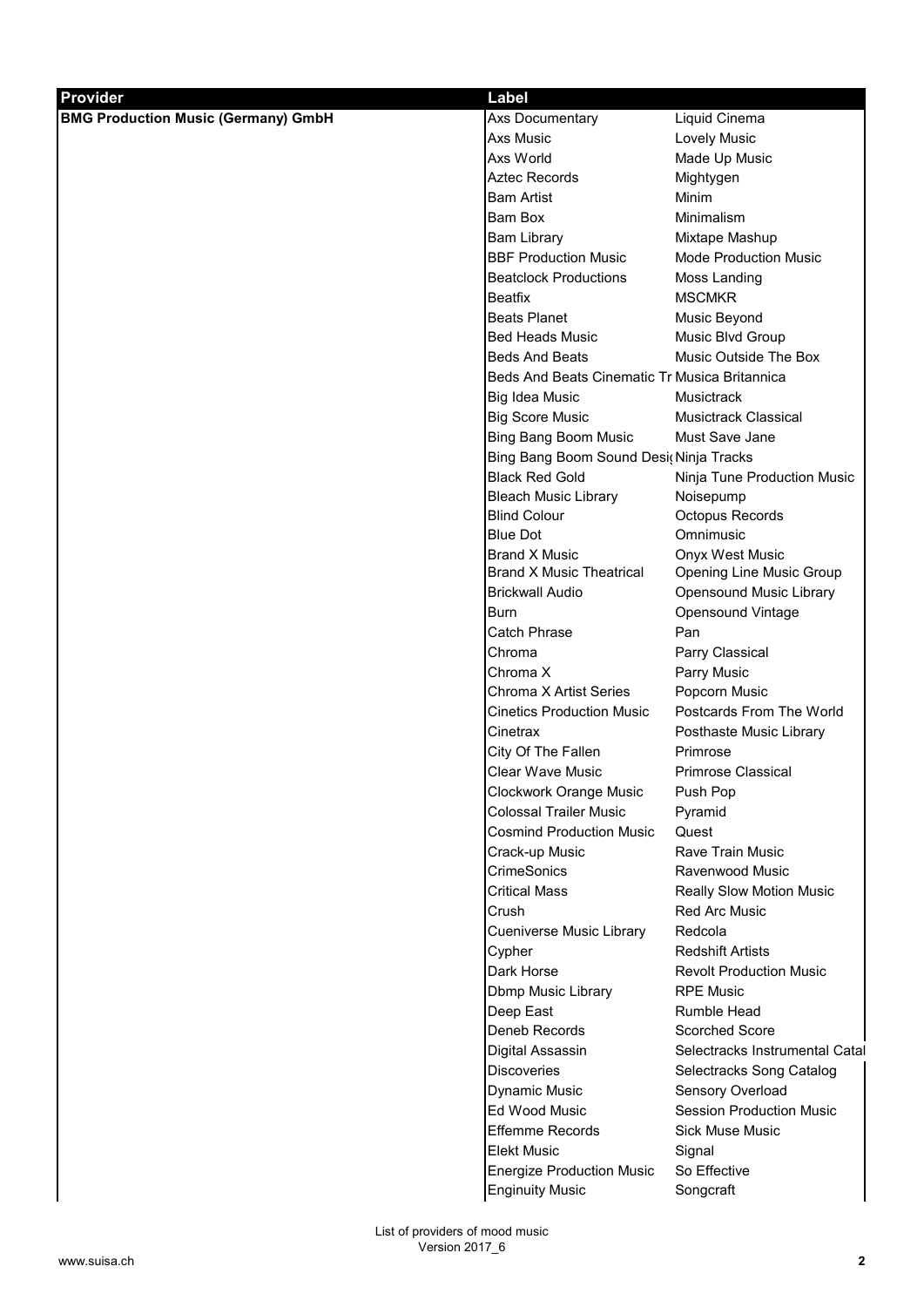|                                                     |                                                  | Epic North                                   | Song Zu                          |
|-----------------------------------------------------|--------------------------------------------------|----------------------------------------------|----------------------------------|
|                                                     |                                                  | Evolving Sound                               | Sonic Artifact                   |
| <b>Provider</b>                                     |                                                  | Label                                        |                                  |
| <b>BMG Production Music (Germany) GmbH</b>          |                                                  | Fantasy Production Music Lib Sonic Art Music |                                  |
|                                                     |                                                  | Film & Tv Music Library                      | Sonic Librarian                  |
|                                                     |                                                  | <b>Finetune Music</b>                        | Sonic Ozault                     |
|                                                     |                                                  | Firemix                                      | Sonic Symphony                   |
|                                                     |                                                  | Flash-point                                  | Sound Designs Music Library      |
|                                                     |                                                  | Forza Sound Design                           | Sounds Of Red Bull               |
|                                                     |                                                  | <b>Foxhole Records</b>                       | Spice                            |
|                                                     |                                                  | Fpm Music                                    | <b>Spot Society</b>              |
|                                                     |                                                  | Fpm Music Classical                          | <b>Standard Music</b>            |
|                                                     |                                                  | Fpm Music Easy                               | Stephen Arnold Music             |
|                                                     |                                                  | Fpm Music Film Series                        | <b>Sunstone Recordings</b>       |
|                                                     |                                                  | Fpm Music Idoc                               | Superpitch                       |
|                                                     |                                                  | Fpm music sfx                                | Superfly Audio                   |
|                                                     |                                                  | Future Pop                                   | <b>Tele Music Marnie</b>         |
|                                                     |                                                  | <b>Future World Music</b>                    | <b>Tele Music Classic Vaults</b> |
|                                                     |                                                  | <b>G Empire Music</b>                        | Teletunez                        |
|                                                     |                                                  | Gaptrax                                      | <b>Television Underscore</b>     |
|                                                     |                                                  | Gargantuan Creative                          | That's Amore                     |
|                                                     |                                                  | Gargantuan Music                             | The Artist Collection            |
|                                                     |                                                  | Global Graffiti                              | The Den                          |
|                                                     |                                                  | Gothic Hybrid                                | The Film Music Of Ronald Stei    |
|                                                     |                                                  | Gothic Storm                                 | The Funky Junkies                |
|                                                     |                                                  | <b>Gothic Storm's Toolworks</b>              | The Gold Leaf Music Library      |
|                                                     |                                                  | Graffiti Alley                               | The Hit House                    |
|                                                     |                                                  | <b>Grooveworx Trailer Music</b>              | The Music Assembly               |
|                                                     |                                                  | <b>Handmade Sounds</b>                       | The X-files                      |
|                                                     |                                                  | Hard Music Design                            | Tone Row Music                   |
|                                                     |                                                  | Hella Good Records                           | Torque                           |
|                                                     |                                                  | Hen's Teeth Music                            | Tubesound                        |
|                                                     |                                                  | Hollywood Buzz Music                         | <b>Twisted Jukebox</b>           |
|                                                     |                                                  | Homegrown                                    | <b>Undercurrents Music</b>       |
|                                                     |                                                  | Hum Tracks                                   | Valentino                        |
|                                                     |                                                  | Human Music                                  | <b>Vibey Library</b>             |
|                                                     |                                                  | <b>Immediate Music</b>                       | X-it Music                       |
|                                                     |                                                  | In The Groove                                | X-ray Dog                        |
|                                                     |                                                  | <b>INDIE Production Music</b>                | Zest                             |
|                                                     |                                                  |                                              |                                  |
| <b>Cézame Music UK Ltd</b>                          | T. +33 1 42 22 00 68                             | Cezame                                       | <b>Musical Bank Suisse</b>       |
| c/o Cezame Music Agency                             | frdederic.leibovitz@cezame-fle.corCezame Virtuel |                                              | Art Melodies                     |
| 22 rue Chauchat                                     | www.cezame-fle.com                               | Cezame Carte Blanche                         | Magnetic Records                 |
| 75009 Paris                                         |                                                  | Cezame China                                 | In Pictures                      |
| France                                              |                                                  | Cezame Global Investigation The Box          |                                  |
|                                                     |                                                  | <b>Cezame Original Scores</b>                | Bibliotheque                     |
|                                                     |                                                  | <b>Cezame Trailers</b>                       | Ulysses                          |
|                                                     |                                                  | <b>Gum Collections</b>                       |                                  |
|                                                     |                                                  | <b>Gum Mortion Tracks</b>                    |                                  |
|                                                     |                                                  |                                              |                                  |
| Carlin Recorded Music Library T. +44 20 77 34 32 51 |                                                  | Carlin Recorded Music Library                |                                  |
| Iron Bridge House                                   | www.carlinmusic.com                              |                                              |                                  |
| 3 Bridge Approach                                   |                                                  |                                              |                                  |
| London NW1 8 BD                                     |                                                  |                                              |                                  |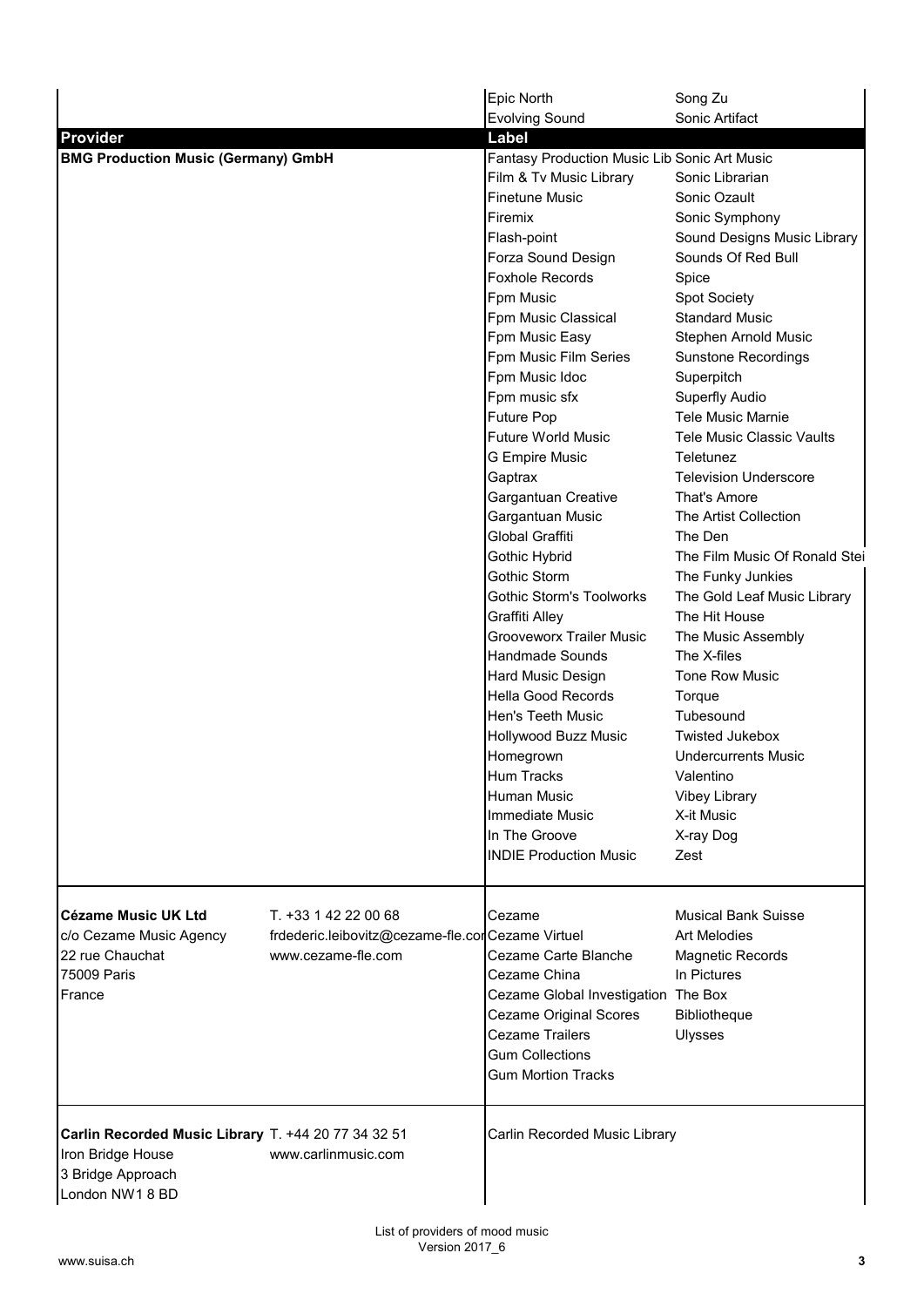| Provider                                                                                           |                                                                                         | Label                                                                                                                                                                                                                                                                                                                                                                                                                                                                                                                                                                                            |                                                                                                                                                                                                                                                                                                                                                                                                                                                                                         |
|----------------------------------------------------------------------------------------------------|-----------------------------------------------------------------------------------------|--------------------------------------------------------------------------------------------------------------------------------------------------------------------------------------------------------------------------------------------------------------------------------------------------------------------------------------------------------------------------------------------------------------------------------------------------------------------------------------------------------------------------------------------------------------------------------------------------|-----------------------------------------------------------------------------------------------------------------------------------------------------------------------------------------------------------------------------------------------------------------------------------------------------------------------------------------------------------------------------------------------------------------------------------------------------------------------------------------|
| <b>Cavendish Music Swiss</b><br>Leuberg Edition GmbH<br>Turicaphonstrasse 31<br>8616 Riedikon      | T. 044 940 23 53<br>info@turicaphon.ch<br>www.turicaphon.com                            | abaco music library<br>Boosey & Hawkes Classical<br>Cavendish<br>CAVENDISH-MUSIC-CO-LTD                                                                                                                                                                                                                                                                                                                                                                                                                                                                                                          | POST PRODUCTION MUSIC<br><b>STRIP SOUNDS LIMITED</b><br><b>WhyNot Library</b>                                                                                                                                                                                                                                                                                                                                                                                                           |
| <b>Crelier Music Publishing</b><br>Case 121<br>23024 St. Aubin Sauges                              | T. 032 725 77 65<br>M. +41 79 675 49 75<br>info@creliermusic.ch<br>www.creliermusic.ch  | <b>Crelier Music</b><br><b>Musictrack</b><br>Tandem                                                                                                                                                                                                                                                                                                                                                                                                                                                                                                                                              |                                                                                                                                                                                                                                                                                                                                                                                                                                                                                         |
| <b>DNA MUSIK GmbH</b><br>Hauptstrasse 38<br>D-86925 Fuchstal-Leeder                                | T. 0049 8243 99322 0<br>F. 0049 8243 99322 29<br>dna@dna-musik.com<br>www.dna-musik.com | Analog Champion Production Modus Operandi<br><b>Big Screen</b><br><b>Boost TV</b><br><b>Catapult Music</b><br>Clubbingzone<br><b>Counter Music</b><br>Dancing about Architecture<br>Docuzone<br>Dramazone<br>dronezone<br>End of Silence<br>Eyeballs & Eardrums<br><b>FLOAT MUSIC LIBRARY</b><br>Funzone<br><b>Heavy Melody Trailers</b><br>Heavy promos<br><b>History Zone</b><br>Hypekit<br><b>Inspired Production Music</b><br>JDV Music & Sound<br>LiftMusic<br><b>LiftMusic Factual</b><br><b>LiftMusic Flavas</b><br><b>LiftMusic Wildcards</b><br><b>LMNTL RECORDS</b><br>Minds and Music | Onetrackaday<br>Organic Spark<br>Pennybank Tunes<br><b>Picture Puncture</b><br><b>Pitch Hammer</b><br>PLANET SYNC<br>Playground Hollywood<br><b>Playlist Production Music</b><br>Pleasurezone<br><b>Point Classics</b><br>Poke Music<br>PP Music<br>Profiles<br>Rogue Souls<br>Silver Screen<br><b>Story Recordings</b><br>Superstore Music<br><b>Third Rail</b><br>Three ingredients or less<br>Tv zone<br>Underscore music library<br>World Zone<br>Zone Plus<br><b>Zone Trailers</b> |
| <b>Dennis Music Swiss (Prod.)</b><br>Leuberg Edition GmbH<br>Turicaphonstrasse 31<br>8616 Riedikon | T. 044 940 23 53<br>info@turicaphon.ch<br>www.turicaphon.com                            | Dennis Music                                                                                                                                                                                                                                                                                                                                                                                                                                                                                                                                                                                     |                                                                                                                                                                                                                                                                                                                                                                                                                                                                                         |
| Earmotion<br><b>Audio Creation GmbH</b><br>Gabriel-Von-Seidl-Str. 36A<br>82031 Grünwald            | T. 0049 89 809 103 01<br>info@earmotion.com<br>www.earmotion.com                        | Earmotion                                                                                                                                                                                                                                                                                                                                                                                                                                                                                                                                                                                        |                                                                                                                                                                                                                                                                                                                                                                                                                                                                                         |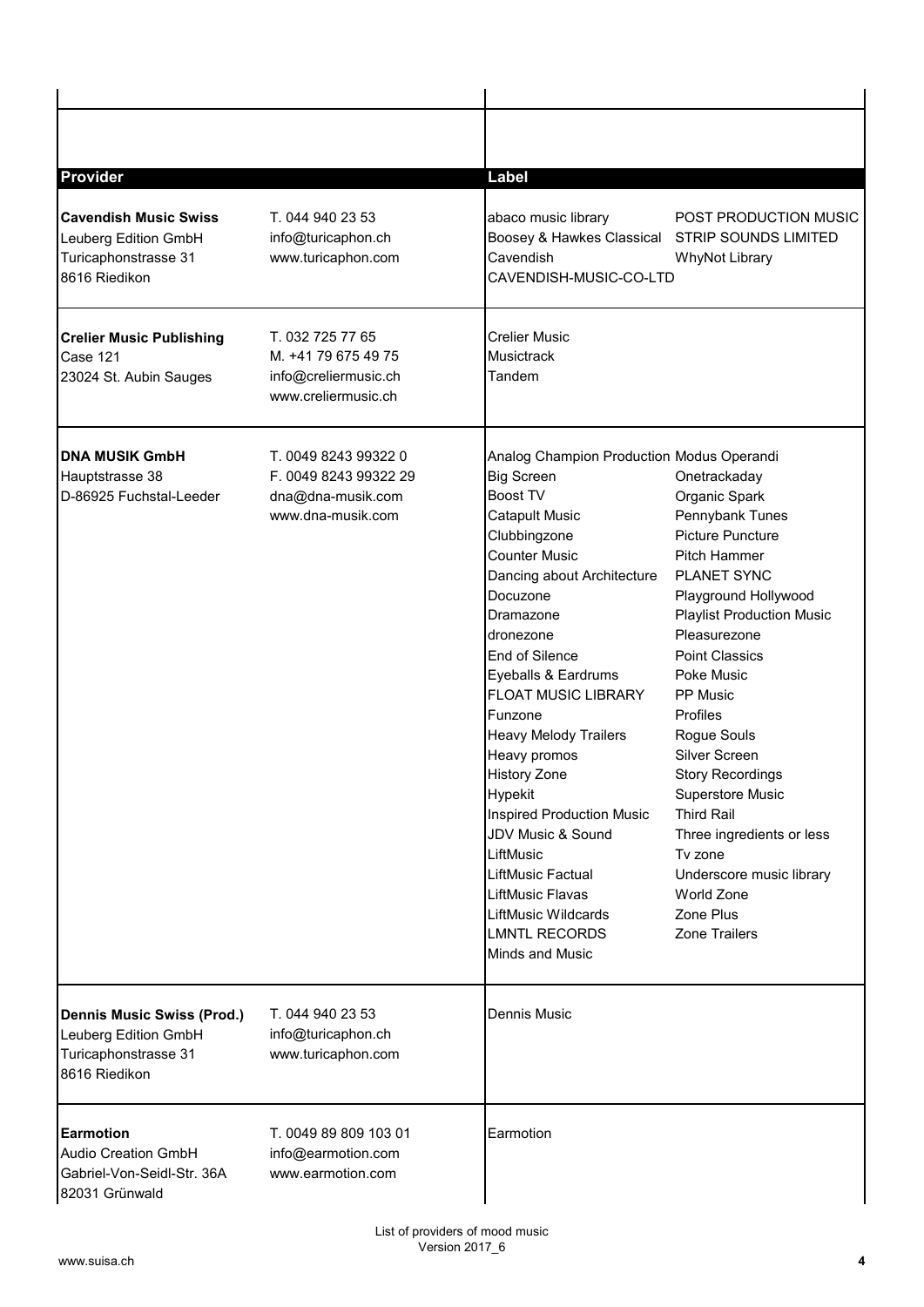| <b>Provider</b>                                                                                                            |                                                                                                                                    | <b>Label</b>                                                                                                                                                                                                                                                                                                                                   |                                                                                                                                                                                                                                                                                                                                |
|----------------------------------------------------------------------------------------------------------------------------|------------------------------------------------------------------------------------------------------------------------------------|------------------------------------------------------------------------------------------------------------------------------------------------------------------------------------------------------------------------------------------------------------------------------------------------------------------------------------------------|--------------------------------------------------------------------------------------------------------------------------------------------------------------------------------------------------------------------------------------------------------------------------------------------------------------------------------|
| <b>Edition Coda AG</b><br>Leuberg Edition GmbH<br>Turicaphonstrasse 31<br>8616 Riedikon                                    | T. 044 940 23 53<br>info@turicaphon.ch<br>www.turicaphon.com                                                                       | Codathek<br><b>Happy Records</b>                                                                                                                                                                                                                                                                                                               |                                                                                                                                                                                                                                                                                                                                |
| <b>Edition Helbling AG</b><br>Pfäffikerstrasse 6<br>8604 Volketswil                                                        | T. 044 908 12 12<br>F. 044 908 12 24<br>ib@helblingmusic.ch<br>www.helblingmusic.ch                                                | Coppelia Suisse                                                                                                                                                                                                                                                                                                                                |                                                                                                                                                                                                                                                                                                                                |
| <b>Edition Sonocat</b><br>Vis Viva Entertainment GmbH<br>c/o Pascal Münger<br>Oberrenggstrasse 22<br>8135 Langnau am Albis | T: 079 478 90 63<br>pashi@ambulance-recordings.ch                                                                                  | 1st Choice Music (FCH)<br>Afro Dizzy (ADZ)<br>Afro Musique (AFRO)<br>Commercial Length Cuts (CLC)<br>Commercials Non Stop (CNS Sonoton Vanguard (SCDV)<br>Dezime Edition<br>Figurata<br>Hip Hop Shop (HIP)<br>Intersound (ISCD)<br>Intersound Spots (SPOTS)<br>Konkret Edition<br><b>Obligat Edition</b><br>Pro Viva (ISPV)<br>Rockshop (ROCK) | Sonia Classic<br>Sonoton Authentic Series (SAS<br>Sonton Music (SCD)<br>Sonoton Trailer Tracks (STT/STTV<br>Sonoton Vintage Series (SOVS)<br>Sonoton Vinyl (SONV)<br>Surefire (SURE)<br><b>Tonarchiv Edition</b><br><b>Trede Collection</b><br>Turicaphon<br><b>Unbound Music</b><br>Vadzimu (VAD)<br><b>Vivatone Editions</b> |
| <b>Edition TUNESforMovies</b><br>Ostheimerweg 4<br>DE-82319 Starnberg                                                      | +49 (0) 89 75 20 16 91<br>music@tunesformovies.com<br>www.tunesformovies.com                                                       | <b>Edition TunesforMovies</b>                                                                                                                                                                                                                                                                                                                  |                                                                                                                                                                                                                                                                                                                                |
| <b>Edizioni Gramon</b><br>Casella Postale 13<br>6994 Aranno                                                                | T. 091 609 22 65<br>F. 091 609 22 65<br>info@ivoantognini.com<br>www.ivoantognini.com                                              | Gramon<br>Gramon MFV 011<br>Gramon MFV 012<br>Park Studio<br>Gramon PKS 001<br>Gramon PKS 002<br>Gramon PKS 003<br>Gramon PKS 004<br>Gramon PKS 005                                                                                                                                                                                            | Gramon PKS 008<br>Gramon PKS 009<br>Gramon IMU 01<br>Gramon MFV-603<br>Gramon MFV-602<br>Gramon MFV-601<br>Gramon Mam-01                                                                                                                                                                                                       |
| <b>EMI Production Music GmbH</b><br>Rothenbaumchaussee 80 c<br>D-20148 Hamburg                                             | T. 0049 4041 4015 0<br>F. 0049 40 41 40 15 15<br>info.de@emiproductionmusic.de<br>www.emipm.com<br>List of providers of mood music | <b>Addition Muisc</b><br>Annihilation<br><b>APM Collection Library</b><br><b>AV Music Publishers</b><br><b>Beat Bites</b><br><b>BITE HARD</b>                                                                                                                                                                                                  | Music House - Atmospheres<br>Music House - Drama<br>Music House - Entertainment<br>Music House - Industry<br>Music House - Specifics<br>MYMA / Justement Ethnic                                                                                                                                                                |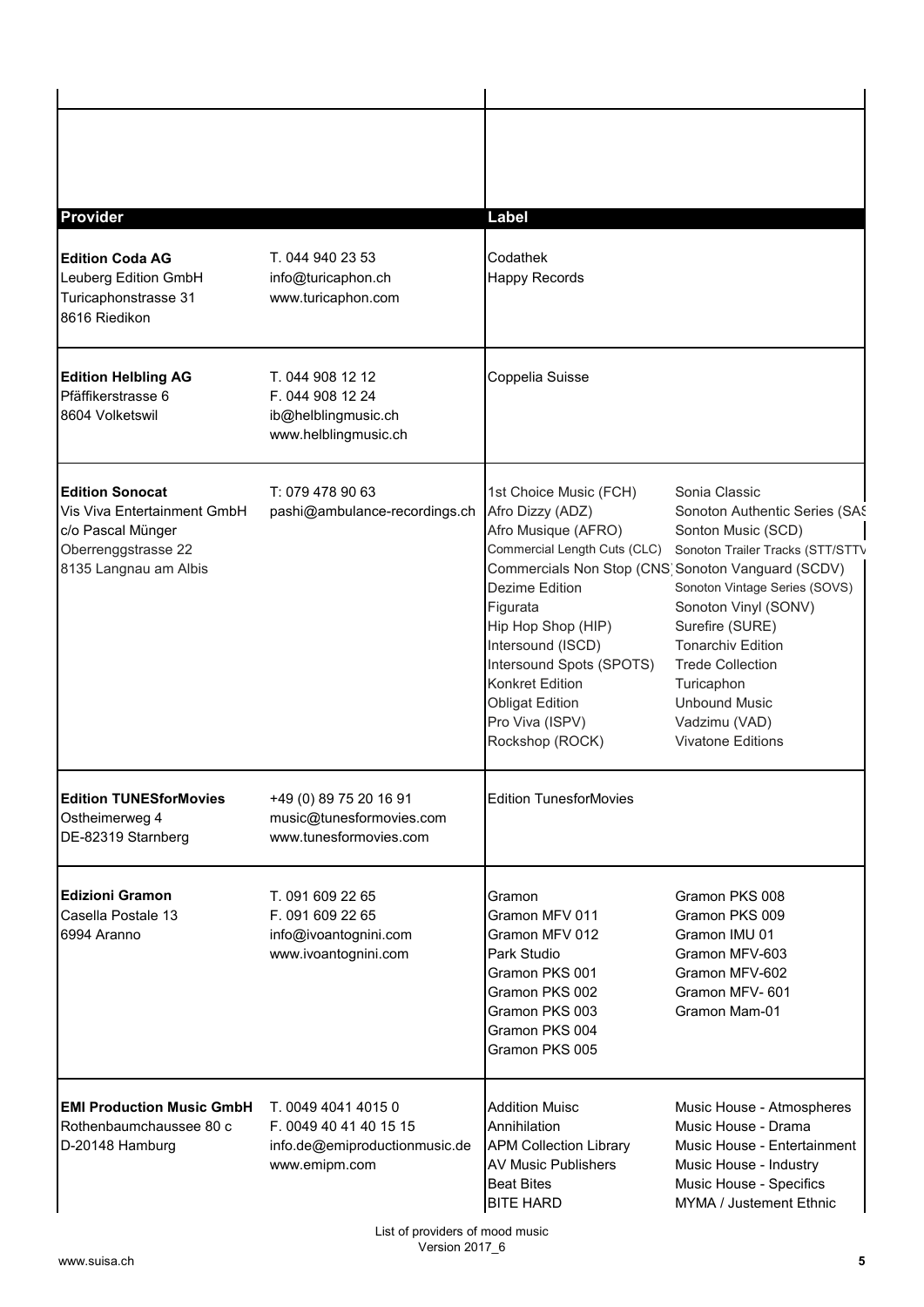|                                  | <b>Blue Dot</b>                                      | MYMA / Montmorency Records                               |
|----------------------------------|------------------------------------------------------|----------------------------------------------------------|
|                                  | Burn                                                 | Omni Special Edition                                     |
|                                  | Castle Music                                         | OmniMusic                                                |
|                                  | Chalk                                                | One More Time                                            |
|                                  | Cinemusic                                            | Pedigree Cuts                                            |
|                                  | Colossical                                           | Pedigree Cuts-Ambient & Atmo                             |
| Provider                         | Label                                                |                                                          |
| <b>EMI Production Music GmbH</b> |                                                      | Coloursound - Show Business Pedigree Cuts - Broadcast    |
|                                  | <b>Coloursound Vinyl Series</b>                      | Pedigree Cuts - Corporate                                |
|                                  | De Wolfe                                             | <b>Modules</b>                                           |
|                                  | De Wolfe 20th Century Archiv Mpath                   |                                                          |
|                                  |                                                      | De Wolfe Commercial Breaks Pedigree Cuts - Documentary   |
|                                  | De Wolfe Jazz Series                                 | Pedigree Cuts - Exact                                    |
|                                  |                                                      | De Wolfe RPO Classical Libra Pedigree Cuts - Fashionable |
|                                  | De Wolfe USA Library / Solid Phantom Power           |                                                          |
|                                  | De Wolfe Vinyl                                       | Primary                                                  |
|                                  | Ded Good CDGML Series                                | Producer's Music Library                                 |
|                                  | Ded Good DED Series                                  | Radio Program Music                                      |
|                                  | Driven                                               | Raydia Music                                             |
|                                  | <b>Emergency Production Music Ready Steady Edit</b>  |                                                          |
|                                  | <b>Emergency Production Music Red Line</b>           |                                                          |
|                                  | Endgame                                              | <b>Red Matter</b>                                        |
|                                  | <b>Endgame Classic Games</b>                         | Reload                                                   |
|                                  | <b>Flash Point</b>                                   | <b>Reload Sampler</b>                                    |
|                                  | Francis Day and Hunter                               | Rhymez                                                   |
|                                  | <b>FTV Media</b>                                     | Rouge Music                                              |
|                                  | FTV Online                                           | <b>SATV</b>                                              |
|                                  | Go Discover Music<br>Hibou                           | Score & Songs                                            |
|                                  |                                                      | ScoreHelper                                              |
|                                  | Hudson Music Library<br>Hyperlocal                   | Selected Comedy<br><b>Selected Concepts</b>              |
|                                  | In The Edit / SATV Specials                          | <b>Selected Profiles</b>                                 |
|                                  | Irradia                                              | Selected Sound                                           |
|                                  | James Grant Music Library                            | Selected Sound Vinyl Series                              |
|                                  | JGM                                                  | Sensacion Production Music                               |
|                                  | Juice Music                                          | Silverpoint                                              |
|                                  | Juice Music On Demand                                | Siren Cues                                               |
|                                  | Juice Music Online                                   | Sonic Elixir                                             |
|                                  | Jump                                                 | Sound-Pol                                                |
|                                  | Justement                                            | Sparkle & Burn                                           |
|                                  | KPM 1000 LP Series                                   | Stereoscopic                                             |
|                                  | <b>KPM Brownsleeves</b>                              | Synctracks                                               |
|                                  | <b>KPM Classical Series</b>                          | <b>Tele Music</b>                                        |
|                                  | <b>KPM</b> Intenational                              | The Real Fifth                                           |
|                                  | <b>KPM Main Series</b>                               | The Scene                                                |
|                                  | <b>KPM Shorts</b>                                    | The Singles Club                                         |
|                                  | <b>KPM Tool Kit</b>                                  | Themes International CD Serie                            |
|                                  | <b>KPM Trailers</b>                                  | Themes International LP Serie                            |
|                                  | <b>KPM World Music Series</b>                        | Themes International Music                               |
|                                  | L.A. Edit                                            | Tonal Injection                                          |
|                                  | Landscape Classics                                   | <b>Track Distillery</b>                                  |
|                                  | Live Source Music                                    | <b>Trilogy</b>                                           |
|                                  | M.M.L. Recorded Music Libral VideoHelper Main Series |                                                          |
|                                  | Marquee Music                                        | VideoHelper Online Exclusives                            |
|                                  | MegaSonics                                           | VideoHelper Projects                                     |
|                                  | <b>MEGATRAX</b>                                      | Vision Music Publishing                                  |
|                                  | <b>Model Music</b>                                   | Widescreen                                               |
|                                  | Music House                                          |                                                          |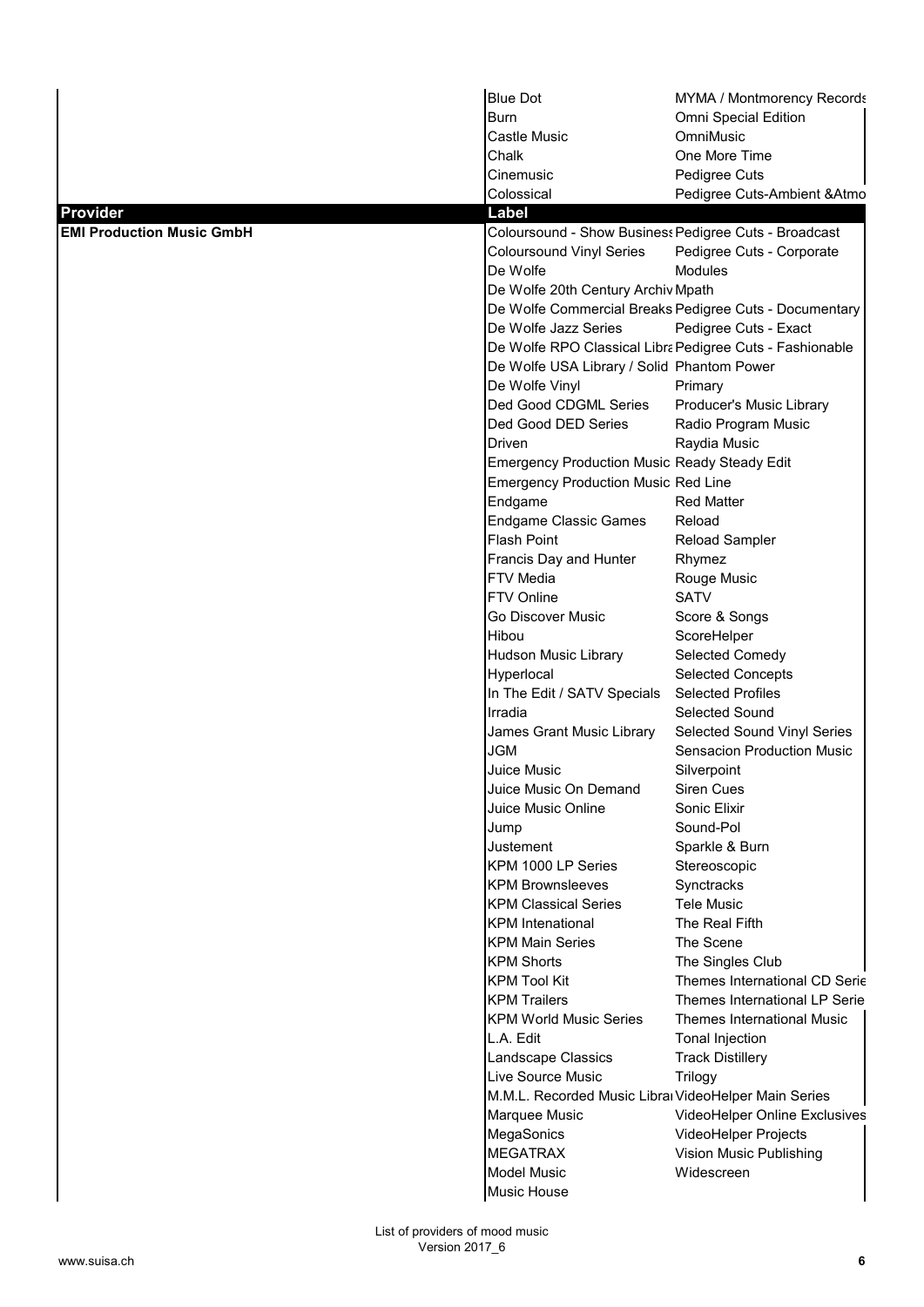| <b>Encore Merci Sàrl</b><br>24, r. du Champ de l'Alouette<br>F-75013 Paris<br><b>Provider</b><br><b>Encore Merci Sàrl</b> | F. 0033 1 42 42 90 32<br>info@encoremerci.com<br>www.encoremerci.com                                 | Apollo<br>Encore Merci<br>In The Groove<br><b>Music Gallery</b><br>Label<br><b>Music Shop</b><br>MUSIC SHOP ONLINE<br><b>MUSIC SHOP TOOLS</b><br>Music Shop Zen<br>Ninja Tracks                                      | PRODUCTION TRX<br><b>Redshift Artists</b><br>RedCola<br>Reliablesource<br>Score TRX<br>Sub Pub Music<br>The Hit House<br><b>TRX Music</b>                                                                                                                      |
|---------------------------------------------------------------------------------------------------------------------------|------------------------------------------------------------------------------------------------------|----------------------------------------------------------------------------------------------------------------------------------------------------------------------------------------------------------------------|----------------------------------------------------------------------------------------------------------------------------------------------------------------------------------------------------------------------------------------------------------------|
| <b>Extreme Musik GmbH</b><br>Leuschnerdamm 13<br>Aufgang 1, Etage 2<br>D-10999 Berlin                                     | T. 0049 30 61 65 39 11<br>F. 0049 30 61 65 64 64<br>germany@extrememusic.com<br>www.extrememusic.com | A-Tone<br><b>Directors Cuts</b><br>Easy Listening<br><b>Extreme Music Library</b><br>Gore & Audio<br>Grandmaster<br>Hype<br>Lab Rat Recordings<br>Law & Audio<br>Made<br>Mixtape<br>Moonshine<br>Passport<br>Qseries | <b>Reality Check</b><br>Scoreganics<br>Spintrest<br>Stampede<br>Superpop<br>Super Rock<br>The 13 Brotherhood Hype<br><b>Thirteen Brotherhood</b><br>Twisted<br>Two Steps From Hell<br>Velvet ears<br><b>Ultimate Classics</b><br>War & Audio<br><b>Xseries</b> |
| lFrench Trade S.à.r.I.<br>Monsieur Patrick Cassaigne<br>2, Rue Ledru Rollin<br>92240 Malakoff<br><b>FRANCE</b>            |                                                                                                      | Dark Horse Music<br>Forza Trailer & Sound Design                                                                                                                                                                     |                                                                                                                                                                                                                                                                |
| <b>Hyper Music</b><br>Dombergweg 12<br>4423 Hersberg                                                                      | T. 061 921 31 20<br>F. 061 921 31 08<br>pjw@hypermusic.ch<br>www.hypermusic.ch                       | Hyperdisc                                                                                                                                                                                                            |                                                                                                                                                                                                                                                                |
| <b>Instant Music Licensing</b><br><b>Burgsteige 2</b><br>DE-73728 Esslingen                                               | +49 711 220 702 64<br>info@instantlicensing.com<br>www.instantlicensing.com                          | <b>Bechstein Classic</b><br>Superlala<br>Superlala X                                                                                                                                                                 |                                                                                                                                                                                                                                                                |
| <b>Interstellar Music GmbH</b><br>Falkenstrasse 6<br>8400 Winterthur                                                      | Tel: +41 (0) 52 503 88 68<br>www.interstellar-music.com<br>contact@interstellar-music.com            | <b>Stellar Wind</b><br><b>Stellar Lightning</b><br>Stellar Mist                                                                                                                                                      |                                                                                                                                                                                                                                                                |
| <b>Intervox Verwertung von</b><br><b>Urheberrechten AG</b><br>c/o W & P AG<br>Postfach 760<br>7002 Chur                   | T. 081 258 3030<br>F. 081 258 3040<br>info@wp-beratung.ch<br>www.intervox.de                         | 4 Elements Music<br><b>Bling</b><br><b>Black Cloud Productions</b><br><b>Edition Black is Blonde</b><br><b>Intervox Edition</b>                                                                                      | Felt Licensing LTD<br>The Diner<br>Stereo Royal<br><b>Sound Adventures</b><br>No Sheet Music                                                                                                                                                                   |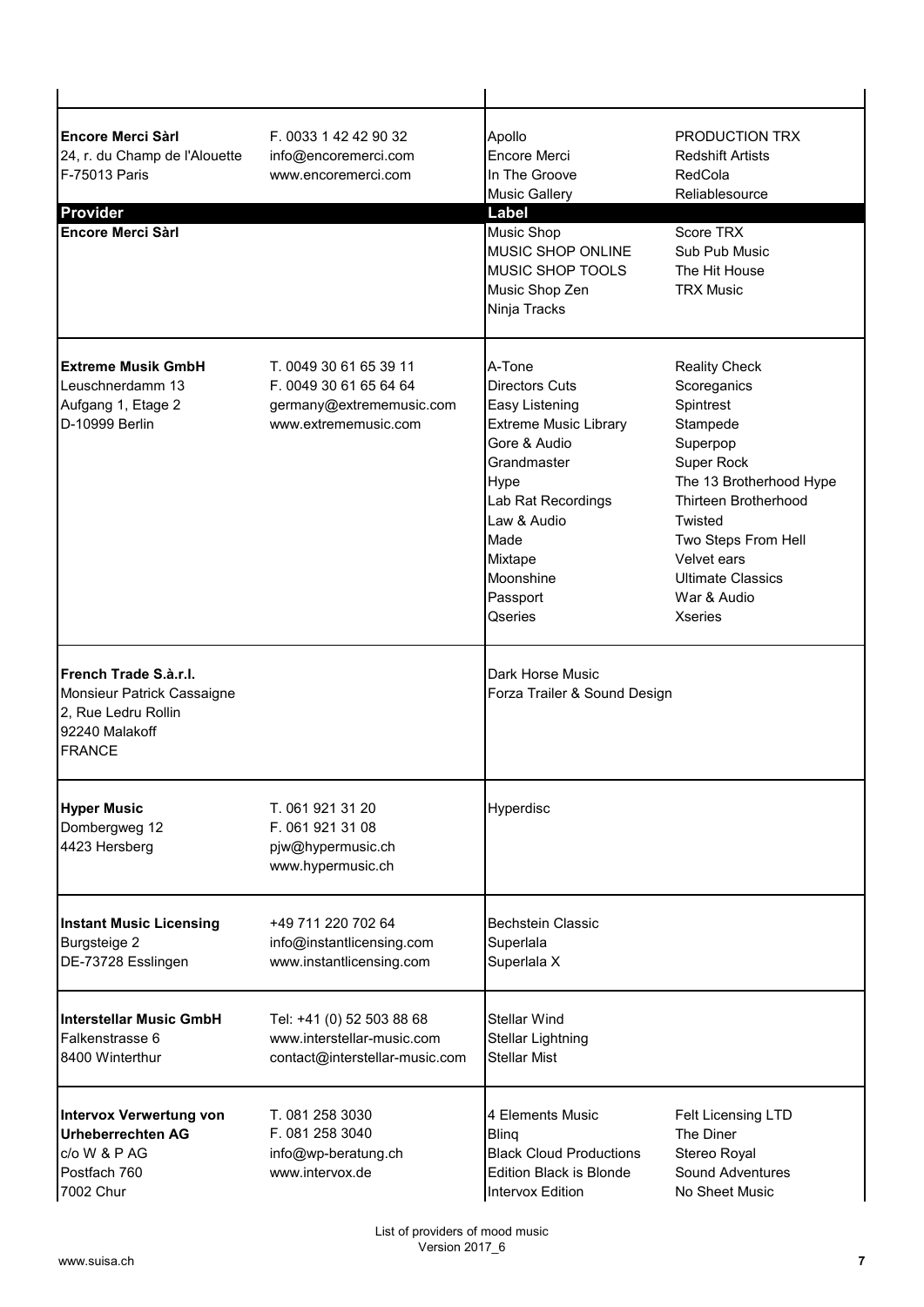|                                                                                                                    |                                                                                                                   | <b>IIAD</b>                                                                                                                                                                                                                                                                                                                                                                                                          | <b>Wrong Planet</b>                                                                                                                                                                                                                                                                                                                                                                                                                                                                                                                       |
|--------------------------------------------------------------------------------------------------------------------|-------------------------------------------------------------------------------------------------------------------|----------------------------------------------------------------------------------------------------------------------------------------------------------------------------------------------------------------------------------------------------------------------------------------------------------------------------------------------------------------------------------------------------------------------|-------------------------------------------------------------------------------------------------------------------------------------------------------------------------------------------------------------------------------------------------------------------------------------------------------------------------------------------------------------------------------------------------------------------------------------------------------------------------------------------------------------------------------------------|
|                                                                                                                    |                                                                                                                   |                                                                                                                                                                                                                                                                                                                                                                                                                      |                                                                                                                                                                                                                                                                                                                                                                                                                                                                                                                                           |
| Provider                                                                                                           |                                                                                                                   | <b>Labels</b>                                                                                                                                                                                                                                                                                                                                                                                                        |                                                                                                                                                                                                                                                                                                                                                                                                                                                                                                                                           |
| Kapagama<br><b>Musikverlag GmbH</b><br><b>Stralauer Allee 2b</b><br>D-10245 Berlin                                 | T. 0049 30 52007 2080<br>F. 0049 30 52007 2661<br>productionmusic.de@umusic.com Auracle Music<br>www.kapagama.com | Airplay<br><b>Audio Addiction</b><br>Discovery Music<br>Drama King<br>Focus<br><b>Focus Classics</b><br><b>Focus Club</b><br><b>Focus Songs</b><br><b>Hot Latin Tracks</b><br><b>Impact Trailer Music</b><br>KillaHertz<br>Kosinus<br>Kosinus Archive<br><b>Kosinus Arts</b><br>Kosinus Classical<br>Kosinus Magazine<br>Kosinus Online<br><b>Master Source</b><br>Match Music Library<br><b>Montmorency Records</b> | Nova Nota<br>Plan8 Music<br>Selectracks Beats Planet<br><b>Selectracks Critical Mass</b><br>Selectracks Docu Tracks<br>Selectracks FilmMusicRonald<br>Selectracks Film MusicRonald<br>Selectracks Film MusicRonald<br>Selectracks Film MusicRonald<br>Selectracks Talon<br>Selectracks Trailer Tracks Too<br>Selectracks Valentino<br>SOHO Archive<br><b>SOHO Classical</b><br><b>SOHO Production Music</b><br><b>Sunstone Recordings</b><br>XS (Match XS)<br><b>SOHO Production Music</b><br><b>Sunstone Recordings</b><br>XS (Match XS) |
| <b>KNSE Media Com</b><br>Postfach 342<br>4018 Basel                                                                | T. 061 333 17 00<br>F. 061 333 17 01<br>info@knsemedia.com<br>www.knsemedia.com                                   | <b>KNSE Company</b><br>Mood Mood                                                                                                                                                                                                                                                                                                                                                                                     |                                                                                                                                                                                                                                                                                                                                                                                                                                                                                                                                           |
| <b>MOVEPRODUCTIONS.com</b><br>SONGWRITING - MUSIC<br>PROMOTION - PUBLISHING<br>Hörnlistrasse 16<br>8153 Rümlang    | T. +41 (0)792307949<br>mail@moveproductions.com<br>www.moveproductions.com                                        | Moveproductions.com<br><b>MPCOM</b>                                                                                                                                                                                                                                                                                                                                                                                  |                                                                                                                                                                                                                                                                                                                                                                                                                                                                                                                                           |
| <b>Music Sculptor GmbH</b><br>Siegfried-Leopold-Str. 34<br>DE-53225 Bonn                                           | 49 (0) 228 9298 9741<br>www.musicsculptor.com<br>hello@musicsculptor.com                                          | Music Sculptor<br><b>Music Sculptor Song Power</b>                                                                                                                                                                                                                                                                                                                                                                   |                                                                                                                                                                                                                                                                                                                                                                                                                                                                                                                                           |
| <b>ROBA Production Music</b><br>A Division of<br>Roba Music Verlag GmbH<br>Neue Rabenstrasse 3<br>DE-20354 Hamburg | T. +49 40 414 108 69<br>F. +49 40 414 108 61<br>felix.ragoss@robapm.com<br>www.robapm.com                         | Adonys 5-1 Music Library<br>Alibi Music Libary<br><b>Arms Production Music</b><br><b>Bibliotheque Music</b><br><b>Brave New Audio</b><br><b>Blue Scout Music</b><br><b>Caliente Music</b><br><b>Diverse Music Solutions</b><br><b>Groves Music Library</b><br>Handsome Music                                                                                                                                         | Maco Dramatic Music<br>Motion Focus Music<br><b>Motus Music</b><br>Positivo Music<br>Pro Werks<br><b>RFI</b><br><b>ROBA-Series</b><br>Song to your Eyes<br><b>Studio Arion</b><br>Supatunes                                                                                                                                                                                                                                                                                                                                               |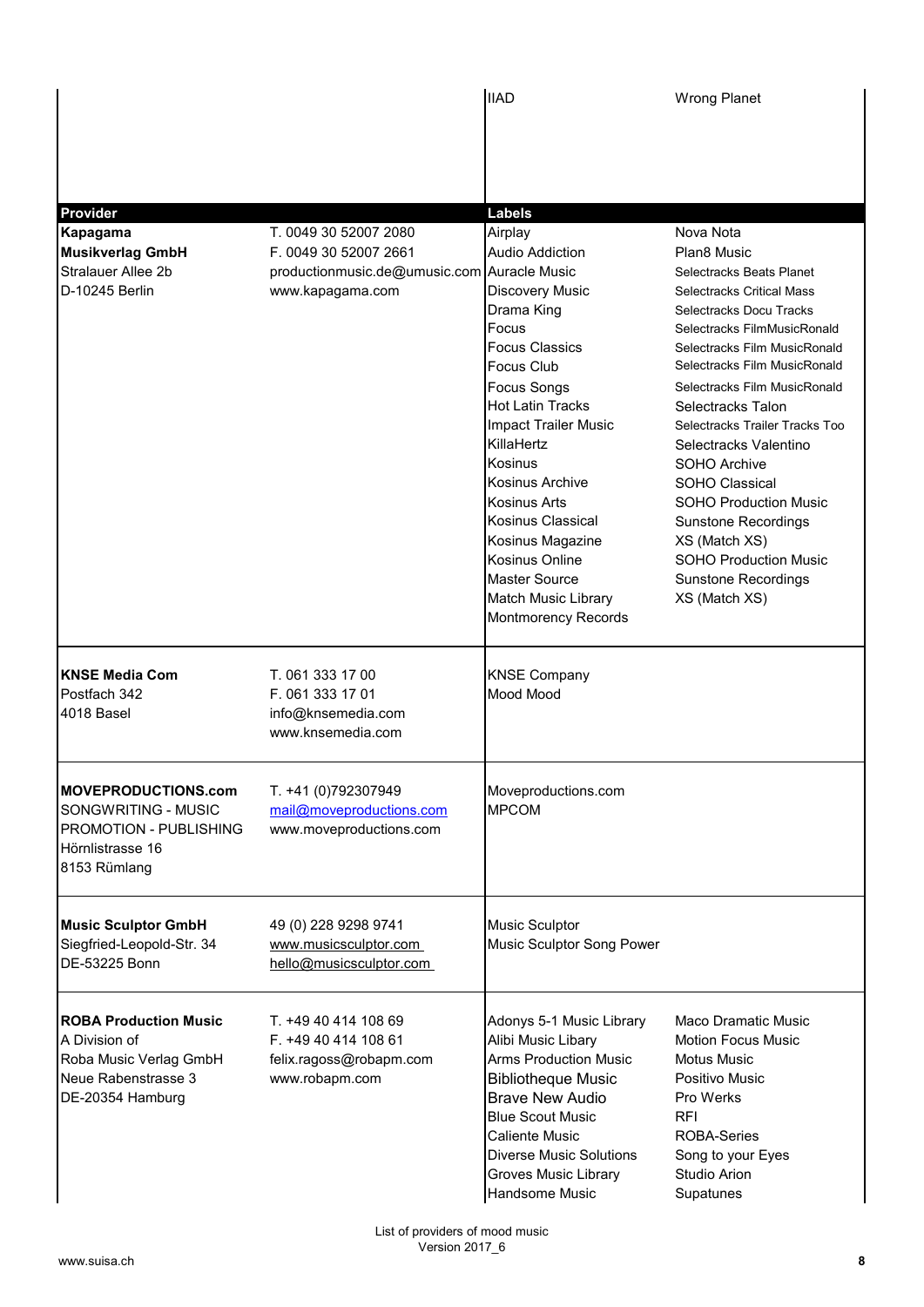|                                                                                                    |                                                                                                                                                           | I'm not a Machine Music                                                                                                                                                                                                                                                                                                                                                                                                                                                                                                                                                                                                                                                                              | <b>Tread Music Library</b>                                                                                                                                                                                                                                                                                                                                                                                                                                                                                                                                    |
|----------------------------------------------------------------------------------------------------|-----------------------------------------------------------------------------------------------------------------------------------------------------------|------------------------------------------------------------------------------------------------------------------------------------------------------------------------------------------------------------------------------------------------------------------------------------------------------------------------------------------------------------------------------------------------------------------------------------------------------------------------------------------------------------------------------------------------------------------------------------------------------------------------------------------------------------------------------------------------------|---------------------------------------------------------------------------------------------------------------------------------------------------------------------------------------------------------------------------------------------------------------------------------------------------------------------------------------------------------------------------------------------------------------------------------------------------------------------------------------------------------------------------------------------------------------|
|                                                                                                    |                                                                                                                                                           |                                                                                                                                                                                                                                                                                                                                                                                                                                                                                                                                                                                                                                                                                                      |                                                                                                                                                                                                                                                                                                                                                                                                                                                                                                                                                               |
| <b>Provider</b>                                                                                    |                                                                                                                                                           | <b>Labels</b>                                                                                                                                                                                                                                                                                                                                                                                                                                                                                                                                                                                                                                                                                        |                                                                                                                                                                                                                                                                                                                                                                                                                                                                                                                                                               |
| Liva Production Music Library T. 027 455 26 32<br>Ch. Grand Zavuisse 10<br>1971 Grimisuat VS       | info@songwriter.li<br>www.songwriter.li                                                                                                                   | Music Candy<br>Pop-Up Music UK Limited                                                                                                                                                                                                                                                                                                                                                                                                                                                                                                                                                                                                                                                               | <b>Standard Music Library</b><br>The Perfect Music Library<br>Your Tune Music Ltd.                                                                                                                                                                                                                                                                                                                                                                                                                                                                            |
| Soundtaxi Music Publishing Gr T. +49 711 217202290<br>Nikolausstrasse6a<br>D-70190 Stuttgart       | info@soundtaxi.com<br>www.soundtaxi.de                                                                                                                    | Soundtaxi Music                                                                                                                                                                                                                                                                                                                                                                                                                                                                                                                                                                                                                                                                                      |                                                                                                                                                                                                                                                                                                                                                                                                                                                                                                                                                               |
| <b>UBM RECORDS GMBH</b><br>Grabbeallee 15<br>DE-13156 Berlin<br>Germany                            | +49 (0)30 887 138 90<br>contact@ubm-records.com<br>www.ubm-media.com                                                                                      | <b>UBM Media</b><br><b>Aircraft Music Library</b><br><b>Hollywood Trax</b><br><b>Slam Production Music Library</b>                                                                                                                                                                                                                                                                                                                                                                                                                                                                                                                                                                                   | The Artful Recorded Music<br>Library                                                                                                                                                                                                                                                                                                                                                                                                                                                                                                                          |
| <b>Ultra Music Europe Library</b><br>c/o Sony Music Entertainment<br>Letzigraben 89<br>8044 Zürich | tom@ultramusiceurope.com<br>ultramusiceurope.com                                                                                                          | a/c Square Rivoli Publishing<br>Antony Meyer Music Publ.<br><b>Dellsong Music</b><br>Eleggua Publishing<br>James Curd Music                                                                                                                                                                                                                                                                                                                                                                                                                                                                                                                                                                          | Mijares Music<br><b>Smash Haus Music</b><br>Smash Haus Publishing<br>Stopped in thime Music<br>Tim Janssens                                                                                                                                                                                                                                                                                                                                                                                                                                                   |
| <b>Universal Production Music</b><br>GmbH<br><b>Stralauer Allee 1</b><br>D-10245 Berlin            | T. 0049 30 52007 2660<br>F. 0049 30 52007 32660<br>productionmusic.de@umusic.com Atmosphere Archive<br>www.universalproductionmusic.cor Atmosphere Kitsch | Access<br>Atmosphere<br>Atmosphere TV<br>Audio Wax<br><b>Aurora Production Music</b><br><b>BBC Production Music</b><br><b>BER</b><br><b>Berlin Production Music</b><br><b>Berlin Production Music DE</b><br><b>Berlin Production Music US</b><br>Best 4 - Compilation<br><b>Big Shorts</b><br><b>BPM Classical Series</b><br><b>BPM Explorer Series</b><br>BPM score music series<br><b>Bruton Classical Series</b><br><b>Bruton Music</b><br><b>Bruton TV</b><br><b>Bruton Vaults</b><br><b>Bruton Vaults Anthologies</b><br>Burn (by Bruton)<br><b>Chappell Grand Stage</b><br>Chappell - Marlowlynn<br><b>Chappell Noir</b><br>Chappell Recorded Music Lib Seventh Sense<br><b>Chappell Spots</b> | <b>ICON TRAILER MUSIC</b><br><b>Inside Tracks</b><br><b>Immediate Music</b><br>Jim Long Companies<br>Just jingles<br>K vox<br><b>Killer Tracks</b><br>Koka Classical<br>Koka Kuts<br>Koka for TV<br>Koka Media<br><b>KTV</b><br><b>LO Editions</b><br>Mannheim Steamroller<br>Marlowlynn Ltd.<br>MCT - Musique Cinéma Télévision<br>Motown<br><b>Network Music</b><br>One Music Corp<br>Radar<br><b>RCAL</b><br>REALITY by C. Franke<br><b>Reverbnation Music</b><br><b>Sampler Compilation</b><br>SaraoMusic<br><b>Score Addiction</b><br>Sound Pocket Music |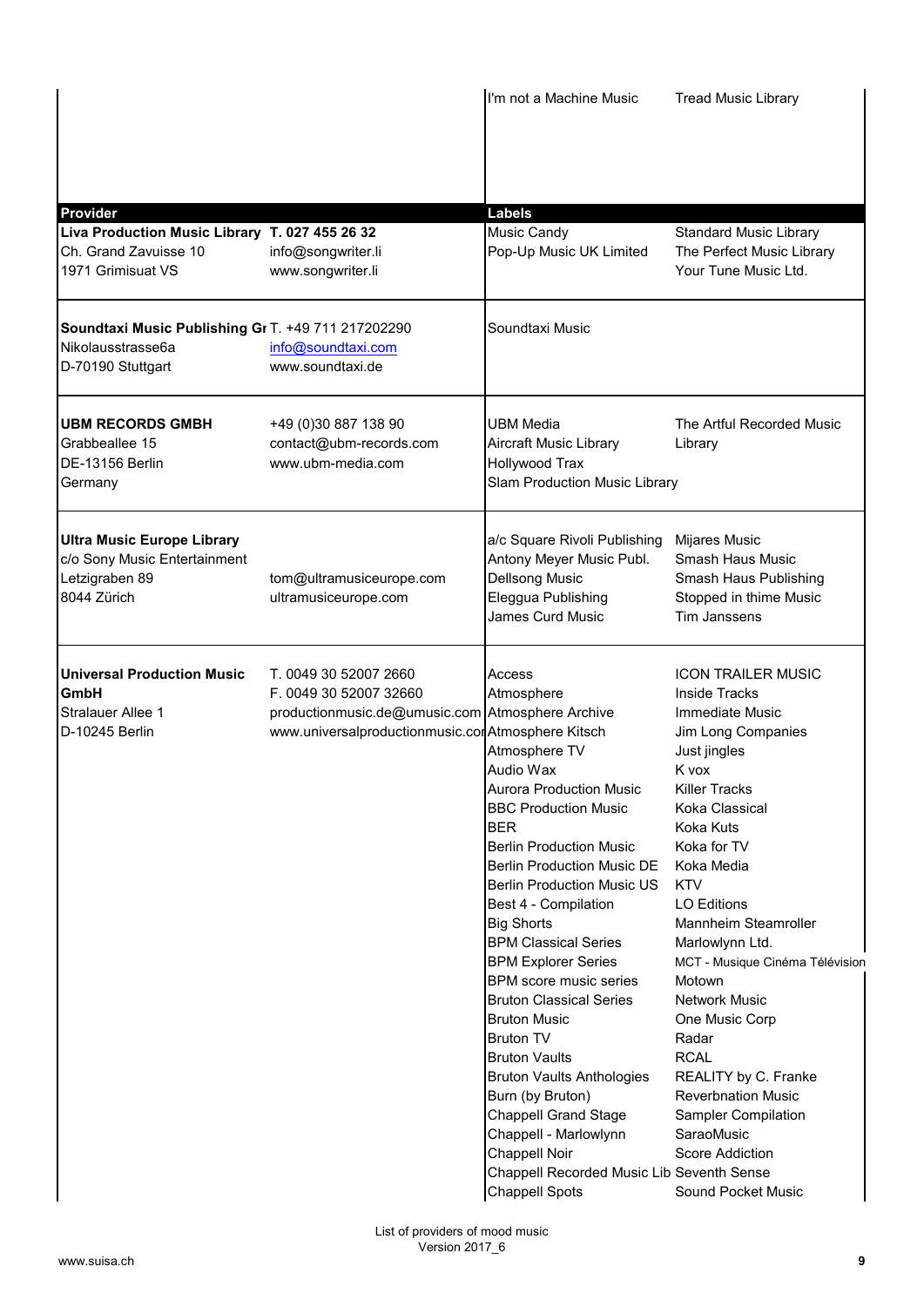| <b>Provider</b><br><b>Universal Production Music</b><br><b>GmbH</b>                                        |                                                                                                                                | Chronicles of Hip Hop<br><b>Chuck D Presents</b><br><b>Connect 2 Music</b><br>Deutsche Grammophon PM<br><b>First Digital Music</b><br>Firstcom<br><b>Labels</b><br>Freshworx<br>Galerie<br>Gotham music<br><b>Gum Tapes</b><br>Hollywood Film Music Library ZFC Music<br>HUB 100 Publishing Limited Zones                                                                                                                                                                                                                                                                                                                                                                                                                                                                                                                                                  | Soundcast Music<br>Spot on<br>Two Music Library<br><b>Ultimate Latin</b><br><b>Universal Trailer Series</b><br>Velocity<br>Vitamin A<br><b>Volta Music</b><br>Yogo Music<br>Zero to Sixty                                                                                                                                                                                                                                                                                                                                                                                                                                                                                                                                                                       |
|------------------------------------------------------------------------------------------------------------|--------------------------------------------------------------------------------------------------------------------------------|------------------------------------------------------------------------------------------------------------------------------------------------------------------------------------------------------------------------------------------------------------------------------------------------------------------------------------------------------------------------------------------------------------------------------------------------------------------------------------------------------------------------------------------------------------------------------------------------------------------------------------------------------------------------------------------------------------------------------------------------------------------------------------------------------------------------------------------------------------|-----------------------------------------------------------------------------------------------------------------------------------------------------------------------------------------------------------------------------------------------------------------------------------------------------------------------------------------------------------------------------------------------------------------------------------------------------------------------------------------------------------------------------------------------------------------------------------------------------------------------------------------------------------------------------------------------------------------------------------------------------------------|
| <b>Warner/Chappell Production</b><br><b>Music GmbH</b><br>Alter Wandrahm 14<br>D-20457 Hamburg             | T. 0049 (40) 441 802 26<br>M. 0049 173 603 7829<br>hamburg@warnerchappelpm.com 615 Platinum Series<br>www.warnerchappellpm.com | 2nd Foundation Music<br>615 Music Library<br>Acoustitracks<br>Alchemy Music<br>Amphibious Zoo<br><b>Anarchy Music</b><br>Attitude<br>Audioactive<br>Audio Monkey<br><b>Basstone</b><br>Café Moondo<br>Carlin Recorded Music Librar Non-Stop Producer Series<br>Cat Bag Music<br>Cinema Sound Tools<br>CPM (Carlin Production Music Piano For Film<br><b>CPM Archive Series</b><br><b>CPM Classical</b><br>Ear Drum<br><b>Elephant Sound Design</b><br><b>EMH Classical Music Libary</b><br><b>Enterprises Sonor Production Sauce Music</b><br><b>ESSENTIAL ELEMENTS</b><br><b>Full Tilt</b><br>Glory Oath & Blood<br>Gold Series(615 MUSIC LIBR Silent Methods<br><b>Graphic Sound Design</b><br>Gravity<br>Grey Area Sound (GAS)<br>Grey Area Sound (OIL)<br><b>Groove Addicts</b><br>Ignite<br>Image 1<br>Image Edge<br><b>Impressive Minds</b><br>Imtel | Indiesonic Library<br>Infini Music<br>Invisible World<br>Kingsize Music<br><b>Kurt Bestor</b><br><b>Mind Benders</b><br><b>MINIMAL MUSIC</b><br><b>Naked Music</b><br>New Revolution<br>Non Stop Music Library<br>Non-Stop Attitude<br>Non-Stop Premiere<br>One Air Time<br><b>Perfect Pitch</b><br>Postcards From The World<br>PRODUCTION TRX<br>PROMO ACCELERATOR<br><b>Really Slow Motion</b><br><b>Revolution Music</b><br>Scaremeister<br>Score TRX<br><b>SCORING STAGE MUSIC</b><br><b>Special Request Libary</b><br><b>Tenth Dimension</b><br>The X-files / The X-Motion<br><b>TRX Music Library</b><br>ULTIMATE CRIME & DRAMA<br>V The Production Library Ltd<br><b>VALO Artists</b><br>Warner Chappell Music Italiana<br>Who Did That Music<br>Xtorion |
| <b>West One Music Group</b><br><b>Firstworks Music GmbH</b><br>Münchner Strasse 20<br>D-85774 Unterföhring | T. 0049 89 20 300 3660<br>hallo@westonemusicgroup.com<br>www.westonemusicgroup.com                                             | <b>West One Music</b><br><b>Fired Earth Music</b><br><b>Refuel Music</b><br>The Scoring House<br>Electronic Dance Series                                                                                                                                                                                                                                                                                                                                                                                                                                                                                                                                                                                                                                                                                                                                   | <b>SOMOS</b><br>West One Music Group<br>Kaptain Music<br>And then Some<br>Zero Degrees                                                                                                                                                                                                                                                                                                                                                                                                                                                                                                                                                                                                                                                                          |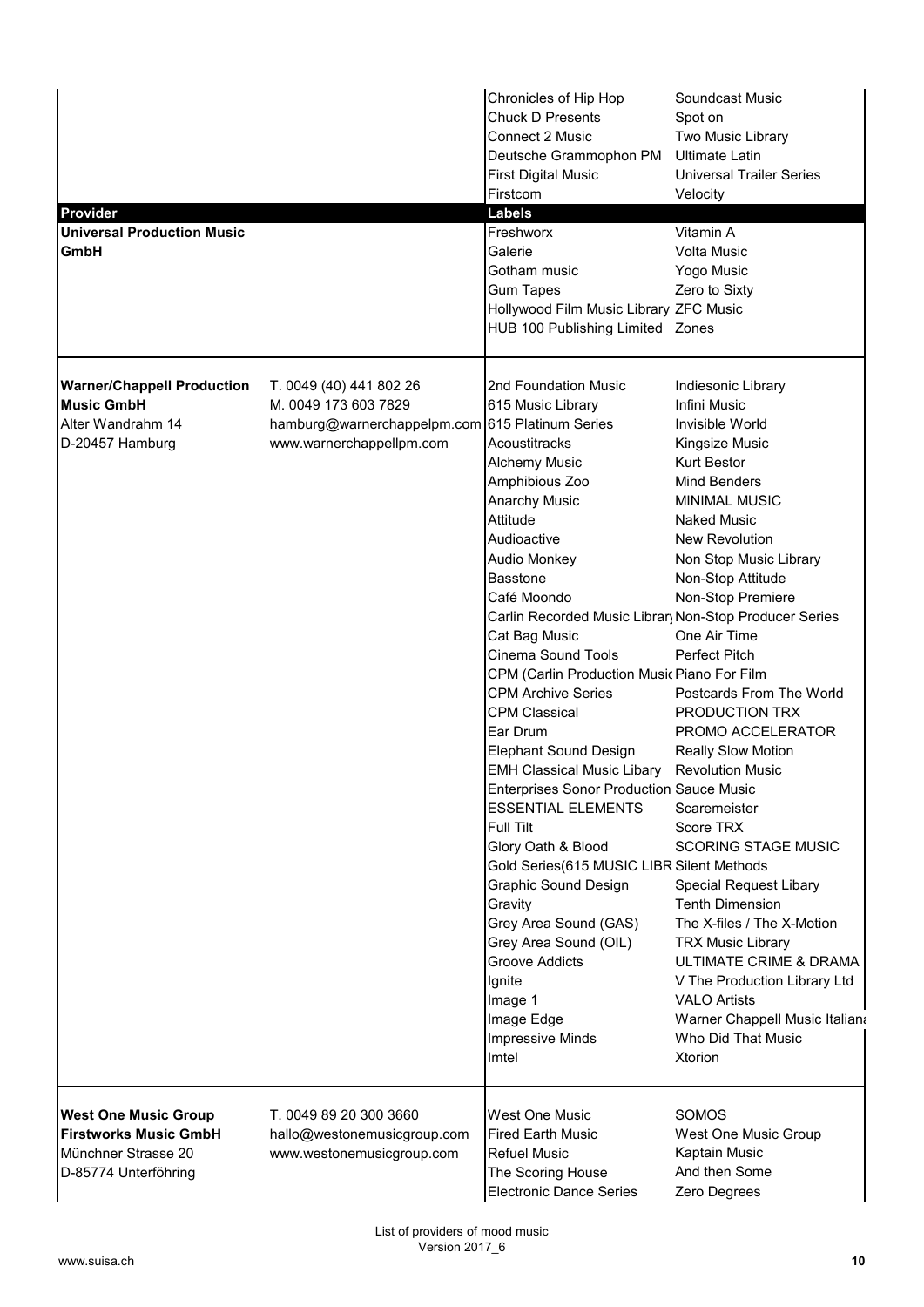| Zoodiak Musikverlag GmbH | T. 0049 8918 9468 00 | Audiobite           |  |
|--------------------------|----------------------|---------------------|--|
| Steinsdorfstrasse 10     | F. 0049 8918 9468 22 | <b>Big Emotions</b> |  |
| ID-80538 München         | mail@zoodiak.de      |                     |  |
|                          | www.zoodiak.de       |                     |  |